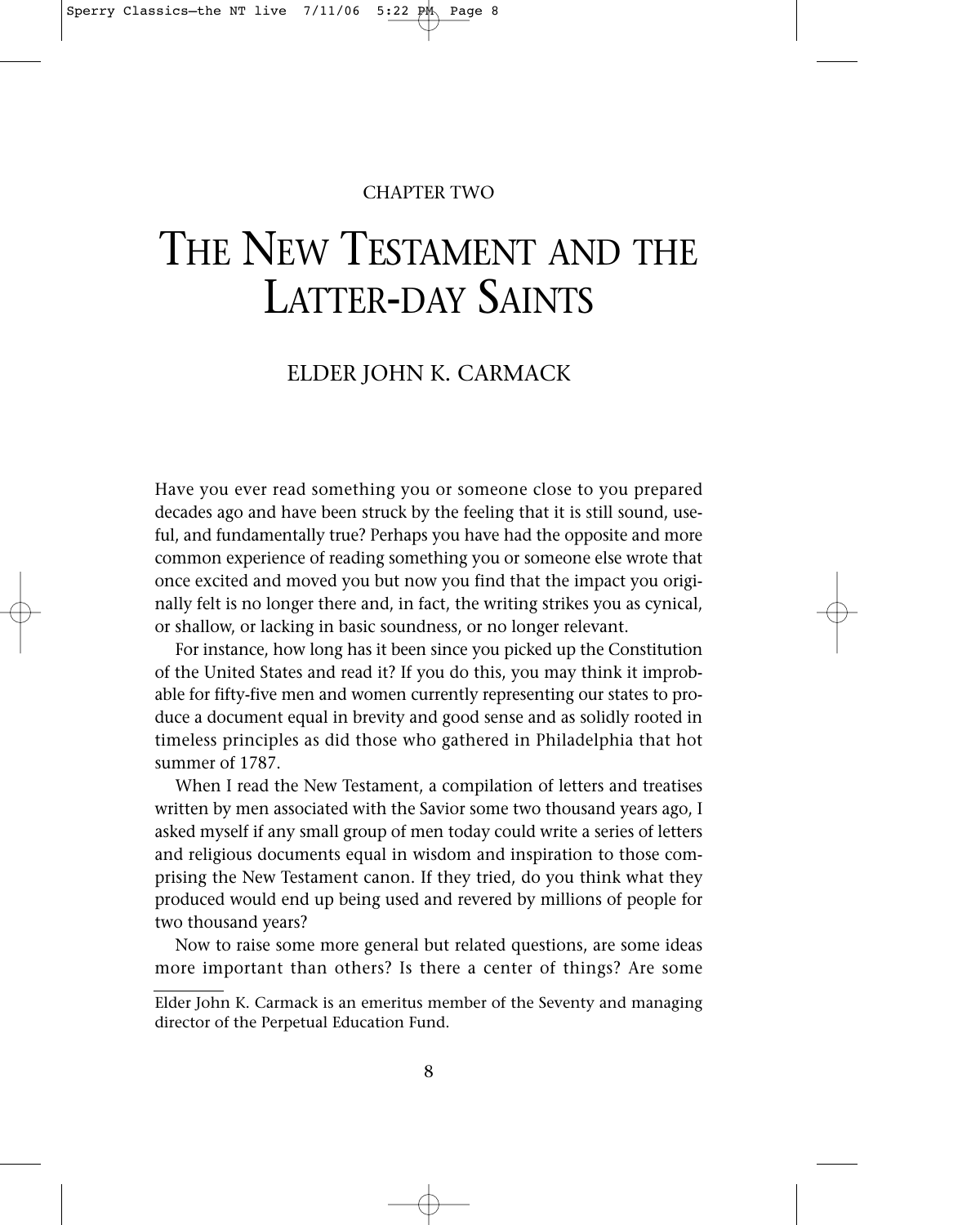principles, doctrines, and ideas of infinitely greater value and more basic than others? Is that which is written today by our best minds likely to be of greater value than that which was written by the best available authors one or two millennia ago? If modern man is thousands of years further along than New Testament authors, would our best written thoughts not be of infinitely more value than those of our ancestors in Palestine who wrote the documents comprising the New Testament? If man has had significant upward progress in the last two thousand years, does the New Testament have *any* relevance today? I shall address a few of these questions.

#### **IS THE NEW TESTAMENT AUTHORITATIVE AND RELEVANT TODAY?**

One addressing a church group will often ask, "Did you bring your scriptures?" To most in the world this question means, "Did you bring your Holy Bible?" To the Latter-day Saint it means, "Did you bring your Bible and your triple combination that contains the Book of Mormon, the Doctrine and Covenants, and the Pearl of Great Price?" One of the most revered of the books of scripture is the New Testament portion of the Bible. It is not only that these "holy men of God spake as they were moved by the Holy Ghost"  $(2$  Peter 1:21)<sup>1</sup> but that these New Testament authors wrote their messages. Then what they wrote became, in process of time, accepted by the Church as especially authoritative, binding, and inspired, as well as useful for doctrine and instruction in the Church. On the other hand, much, even most, of what others spoke and wrote in the past, though useful and instructive, does not quite have that authoritative status in Church literature. For example, there is available to the student a large amount of ancient literature dating to biblical days, including the writings of the apostolic Fathers and others, which are not accepted generally as scripture, although they are useful to scholars.

We accept the New Testament as scripture—that is, as authoritative and inspired. We use it all the time, we cite it as authority, and we read and study it at home and in our Church instructional sessions. We clearly prefer the King James Version of the New Testament,<sup>2</sup> but we are not adamant about that. Any responsibly prepared version could be used and might be helpful to us. It is the doctrine and the teachings in their historical setting that are useful and authoritative to Latter-day Saints.

Unlike some students of ancient history and scripture who reject any suggestion of influence from a divine source in the writing of scripture,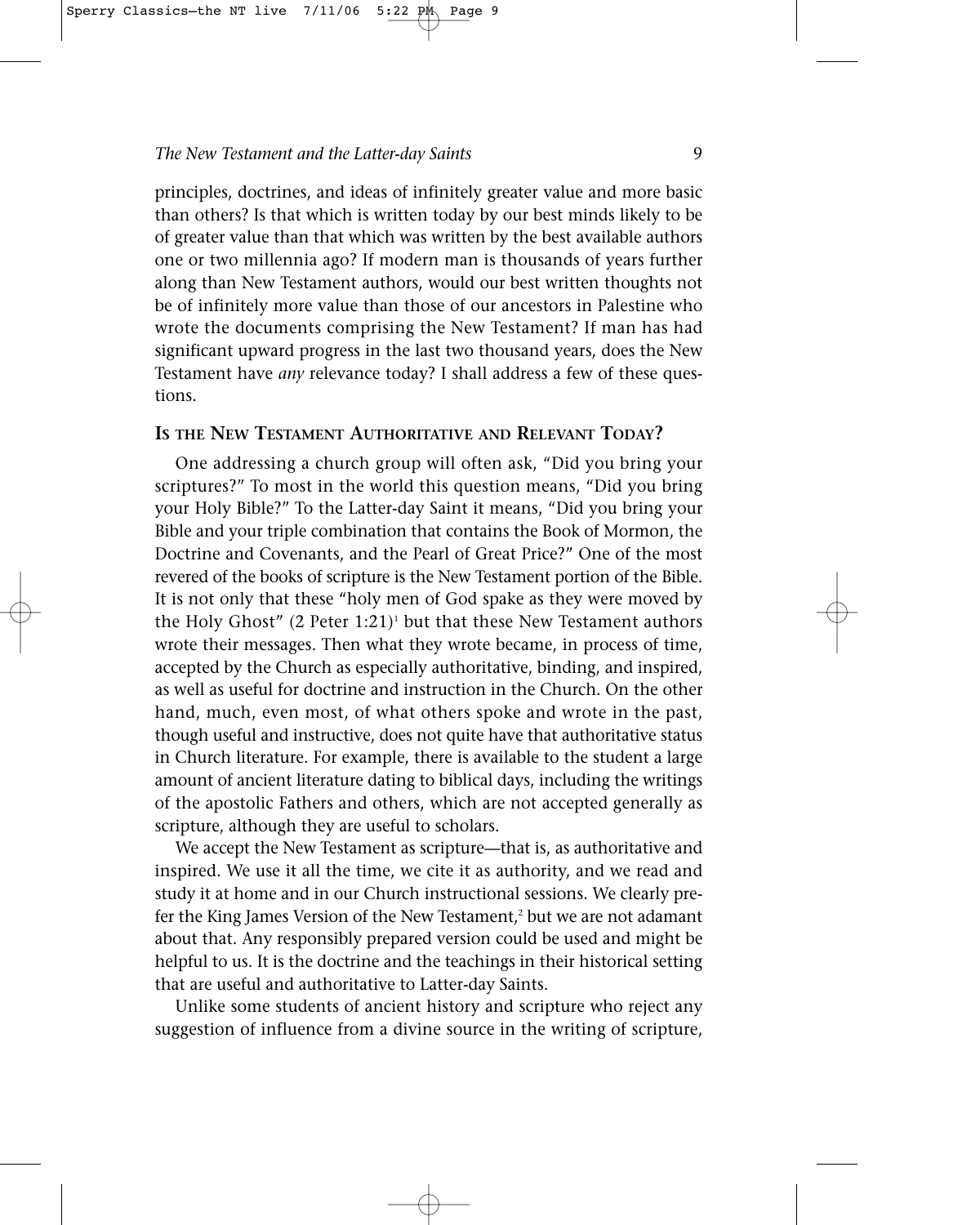following the notion that nothing is worth much if it cannot be established by analytical and scientific means, faithful Latter-day Saints accept without such qualification the influence of the Holy Spirit and heavenly messengers in the lives of men, including those who wrote the scriptures. We believe that Matthew did write what is known as "The Gospel According to St. Matthew" and that indeed all of the books of the New Testament are inspired. For thousands of years, people have felt something basic, special, and authoritative in the New Testament. We have that same feeling today as Latter-day Saints. I will try to identify a few reasons for our feeling together with some differences in our approach to using the New Testament.

### **A RATIONAL APPROACH TO THE NEW TESTAMENT**

It would not shake our faith if it were proven that someone other than the ascribed author penned one or more of the books of the New Testament. We doubt that evidence will ever be found of this, but Latterday Saints are realists who believe that "truth is knowledge of things as they are, and as they were, and as they are to come" (D&C 93:24). We do not reject truth in favor of fairy tales.

The essence of our practical approach to truth can be gathered from this statement by Brigham Young: "Were you to ask me how it was that I embraced 'Mormonism,' I should answer, for the simple reason that it embraces all truth in heaven and on earth, in the earth, under the earth, and in hell, if there be any truth there. There is no truth outside of it; there is no good outside of it; there is nothing holy and honorable outside of it; for, wherever these principles are found among all the creations of God, the Gospel of Jesus Christ, and his order and Priesthood, embrace them."3 Whatever is found to be true of the New Testament, therefore, becomes ipso facto a part of the religion and belief of the Latter-day Saints.

It is interesting and useful to read the conclusions of Paul Johnson, a noted scholar, concerning the authenticity of the books of the New Testament. He concluded, "The earliest Christian document is Paul's first Epistle to the Thessalonians, which can plausibly be dated to about AD 51. Paul was writing in the fifties and early sixties; his authentic epistles (Romans, 1 and 2 Corinthians, Galatians, Philippians, 1 Thessalonians and Philemon) are in an evidential sense straightforward written documents; there is no oral tradition behind them and the editing process is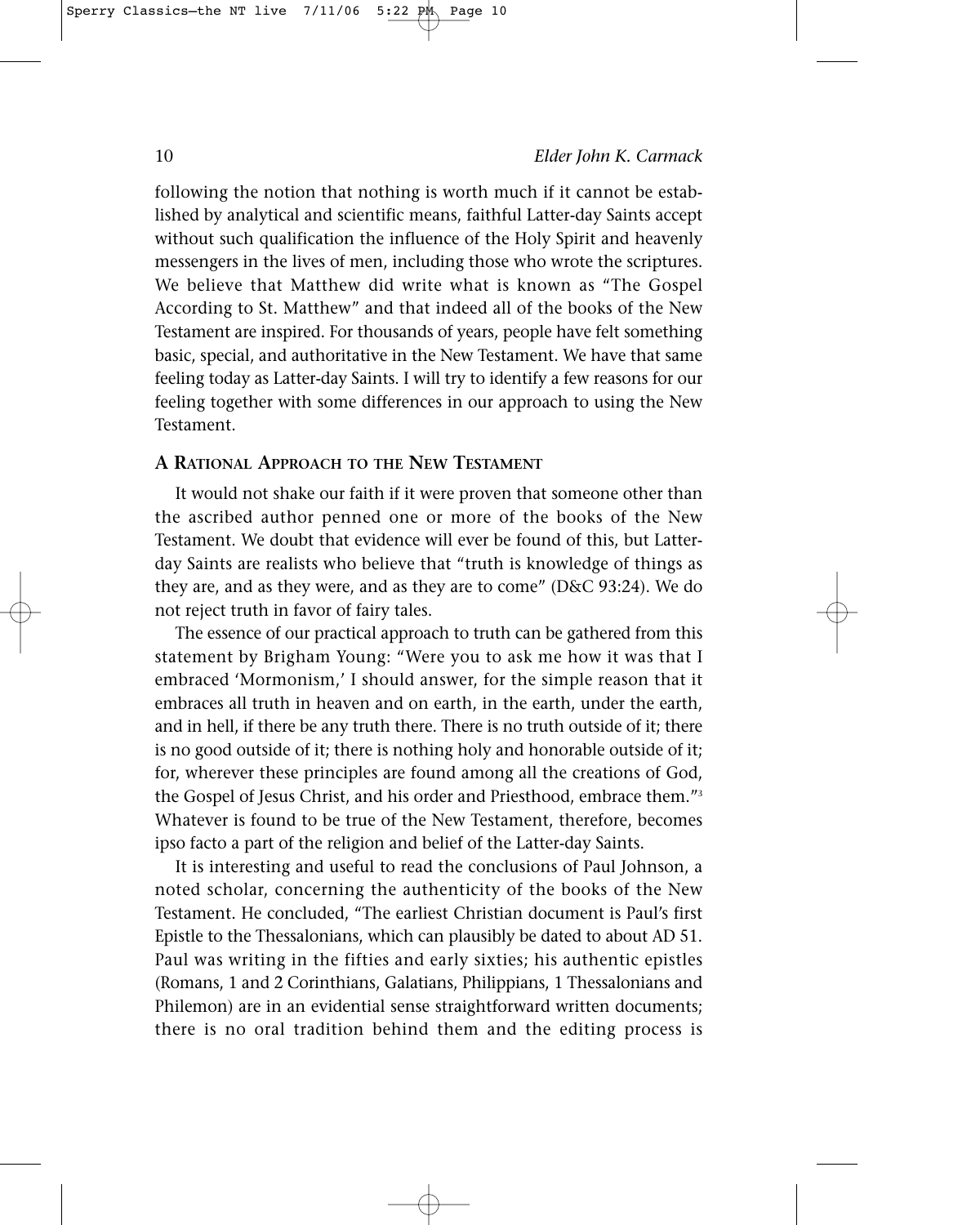minimal—indeed some of them may have been circulated or 'published' in edited form even during Paul's lifetime."4

If such an assertion of fact concerning the authenticity of books of the New Testament as that made by Johnson should prove to be correct, which is possible although we accept all of the New Testament as authentic, it would not change the faith of the Latter-day Saints but would add to their factual knowledge of how the New Testament came into being as a book. Latter-day Saints would be quick to recognize that if those few books that Johnson listed as surely authentic were the only authentic books of the New Testament, they would be sufficient to clearly establish early Christian teachings on crucial doctrines such as the fatherhood of God; the divine mission of His Son Jesus Christ; His identity as a separate and distinct, though closely related, personage; the principles of love, repentance, and faith in the Lord Jesus Christ as basic doctrines; the important role of the Holy Ghost; the Crucifixion, death, and Resurrection of Christ; and the salvational aspects of the Atonement of Christ in the lives of those who believe and practice the principles of the gospel of Jesus Christ. Even the doctrine of the Second Coming of Christ is established in those epistles that Johnson clearly labeled as authentic and historic.

In summary, we believe in the historicity of the New Testament and in the divinely inspired nature of these writings. We rise above dogmatism, however, because we believe only what is ultimately true about these writings. The Book of Mormon adds emphasis to our rational viewpoint when it quotes Jacob's teaching that the Spirit "speaketh of things as they really are, and of things as they really will be" (Jacob 4:13).

### **A SPECIAL ENDORSEMENT OF THE NEW TESTAMENT**

We have a special endorsement of the New Testament from an unexpected source—section 20 of the Doctrine and Covenants. The endorsement began, oddly enough, with a reference to the Book of Mormon and a statement that the book is true because it was confirmed to certain witnesses by the administration of angels, who disclosed to the world that the Book of Mormon was true. Then switching gears, and in point for our discussion of the New Testament, section 20 states that one of the key reasons for bringing forth another sacred and inspired book was to prove "to the world that the holy scriptures are true" (D&C 20:11).

It is obvious from the context of the quoted section of the Doctrine and Covenants that the term "holy scriptures" used in the section means the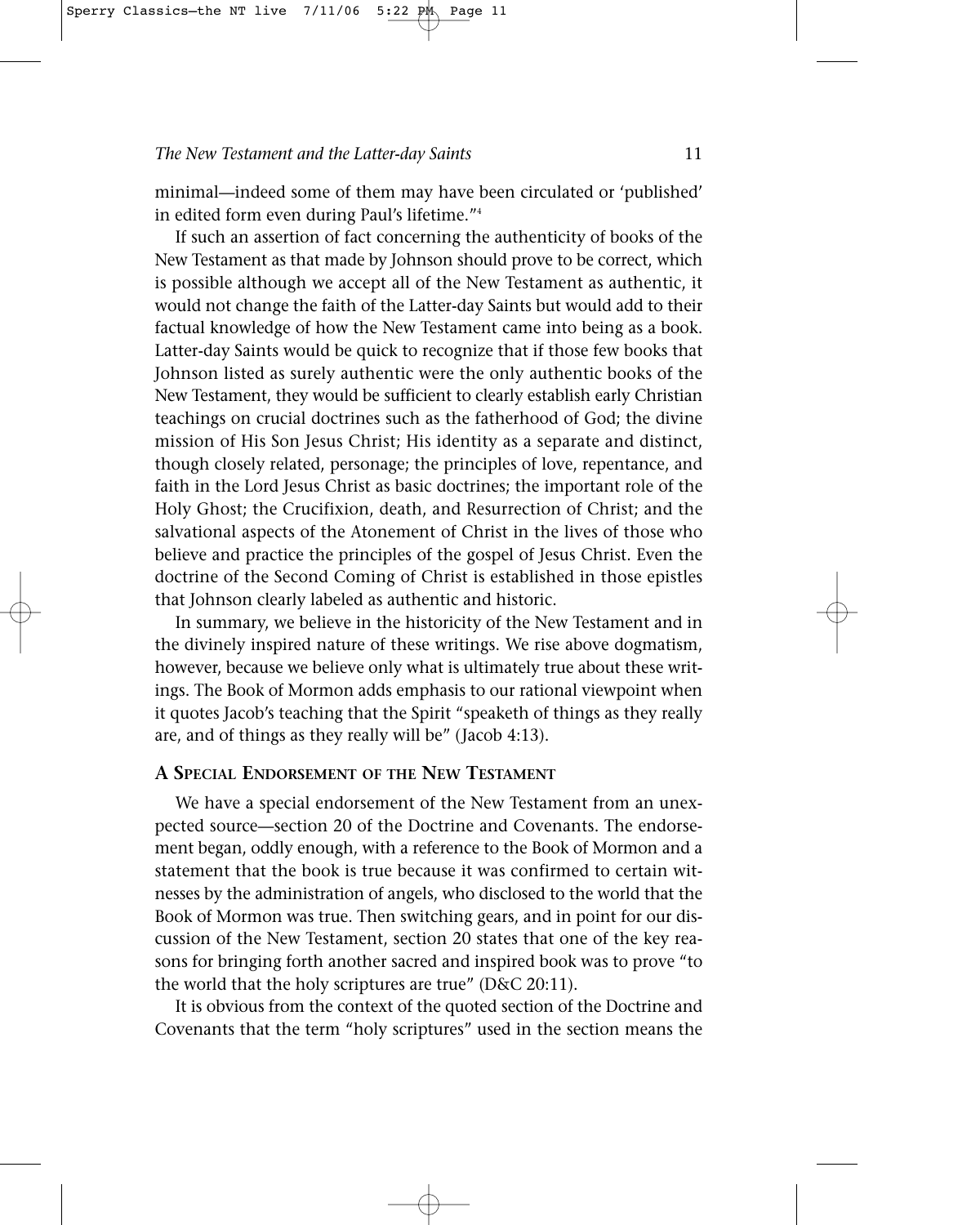Bible, including, of course, the New Testament. Latter-day Saints, therefore, have an unexpected ringing endorsement of the New Testament in the coming forth of the Book of Mormon and its clearly established authenticity by witnesses to whom angels appeared and who publicly endorse every published copy of the Book of Mormon by their printed testimony. By accepting the Book of Mormon as authentic, a person automatically accepts the divine authenticity of the New Testament. Indeed, one of the principle reasons for the necessity of another book of ancient scripture being found, translated, and published is to establish the divinity of the New Testament for a world largely turned to secular thinking, which has separated Christians from the central role formerly played in their lives by the New Testament. Section 20 of the Doctrine and Covenants provides the person who accepts it as sacred scripture the means of identifying things of enduring value in religion and life.

#### **RELIGION AND REAL HISTORY**

To Latter-day Saints, New Testament religious history is real, meaning that the events written and described in it actually happened. We believe there was a man named Jesus who hung on a cross on a hill called Calvary that actually existed and in fact still does exist. Special and deeply spiritual experiences occurred in a garden on the Mount of Olives called Gethsemane. These were real events in real time. They are not stories or parables that form part of a doubtful and largely symbolic literature for the purpose of establishing a set of ideas making up a philosophy called "Christianity."

We believe firmly that real events on earth are, have been, and will again be directly connected with our Heavenly Father, His Son Jesus Christ, and by inspiration to man through the Holy Spirit. We also believe that there have been and are on earth virtuous and inspired men called prophets.

When we speak of religious history, we add to places sacred to Christians, such as Galilee and Golgotha, places in our own age where special revelatory experiences with heavenly influences came to virtuous and inspired men such as Joseph Smith, Brigham Young, and Gordon B. Hinckley, to name only three. Places such as Nauvoo, Liberty Jail, and the farm of Joseph Smith Sr. are not only real but are sacred just as Bethlehem is sacred. One can visit these places to learn more about man's relationship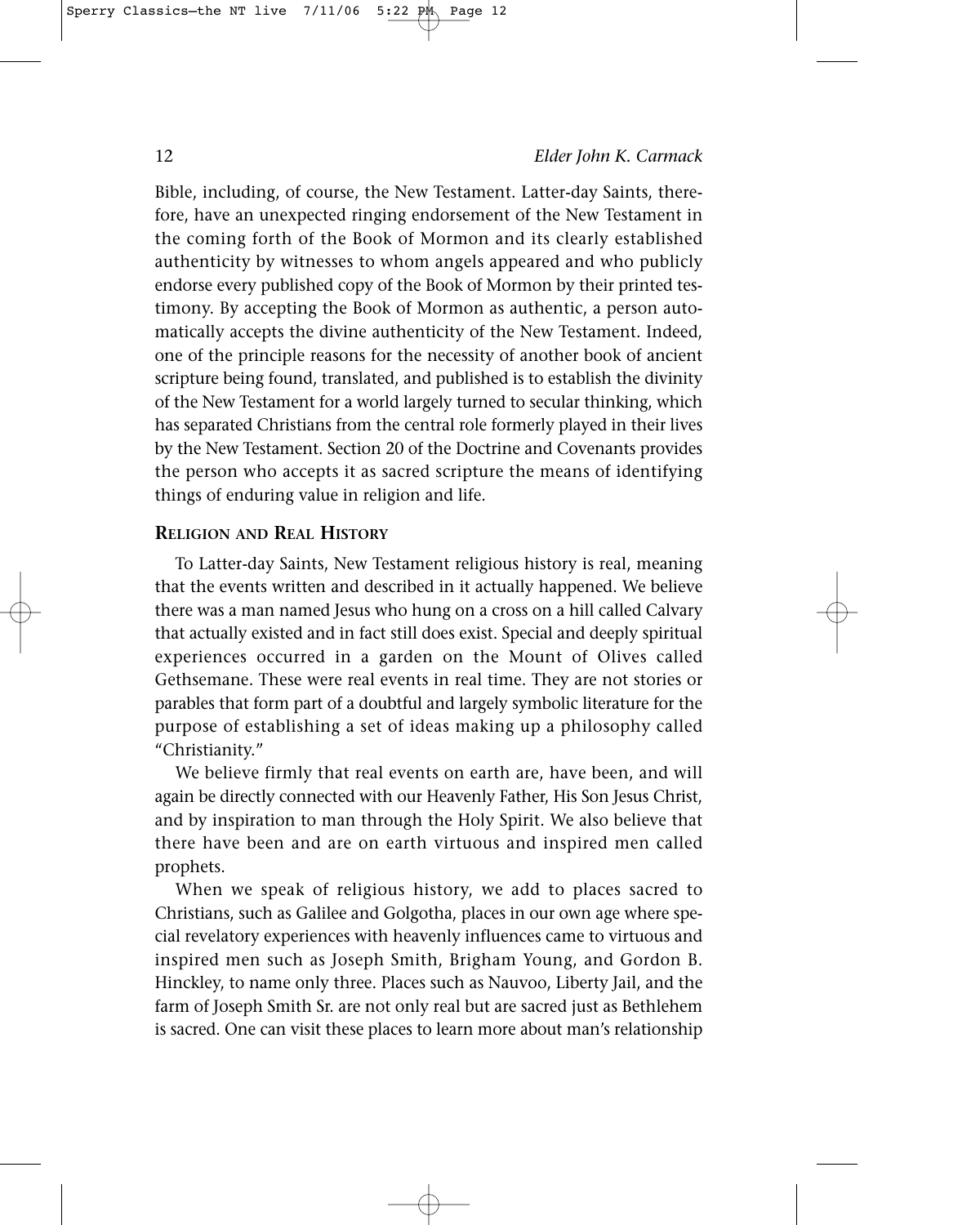to God. We believe that God does influence man's course on earth by revelation to those living virtuous lives who ask and seek.

Understanding this view of the New Testament helps one better understand the beliefs espoused by the members of The Church of Jesus Christ of Latter-day Saints. It is a tangible and historical religion but not a superstitious or dogmatic one. These things either happened or they didn't happen. If they happened, as Church members believe, they indicate that God loves and interacts directly with men and women. The ultimate implication is, of course, that God informs man how he should live and act to receive salvation. And that gets us to the heart of things.

#### **"AS FAR AS IT IS TRANSLATED CORRECTLY"**

An oft-quoted qualification to Church members' belief in the Bible is the article of faith stating, "We believe the Bible to be the word of God as far as it is translated correctly" (Articles of Faith 1:8). This statement implies that translation errors were possible, even probable, in the Bible. To some Christians, it is blasphemous to imply that there could be errors in God's word. Latter-day Saints believe that errors are possible. This belief is consistent with what I have already said about the history of the New Testament. And even more to the point, the Book of Mormon contains language which indicates that "plain and precious things" have been removed from the Bible (see 1 Nephi 13:40).

Another way of understanding this idea is the obvious and consistent fact that the authors of the Bible were real people, often humble people of limited literary education, who were involved in and reported real events. In turn, other men copied these writings by hand. Reporting and copying errors were inevitable in such circumstances, even when those men were inspired and virtuous people operating with excellent intentions. A book made of such writings is more believable, tangible, and real to us than one created perfectly and delivered by Deity to men who had no part in creating it. Working through humble and often less-educated men seems to be God's *modus operandi.*

# **WHAT DO WE BELIEVE ABOUT CHRIST?**

Let us now turn to a crucial question—what do Latter-day Saints believe about Christ? Remember, as Paul Johnson confidently asserts, "Christianity is essentially a historical religion. It bases its claims on the historical facts it asserts."5 And, examining the scanty but firmly established evidence, he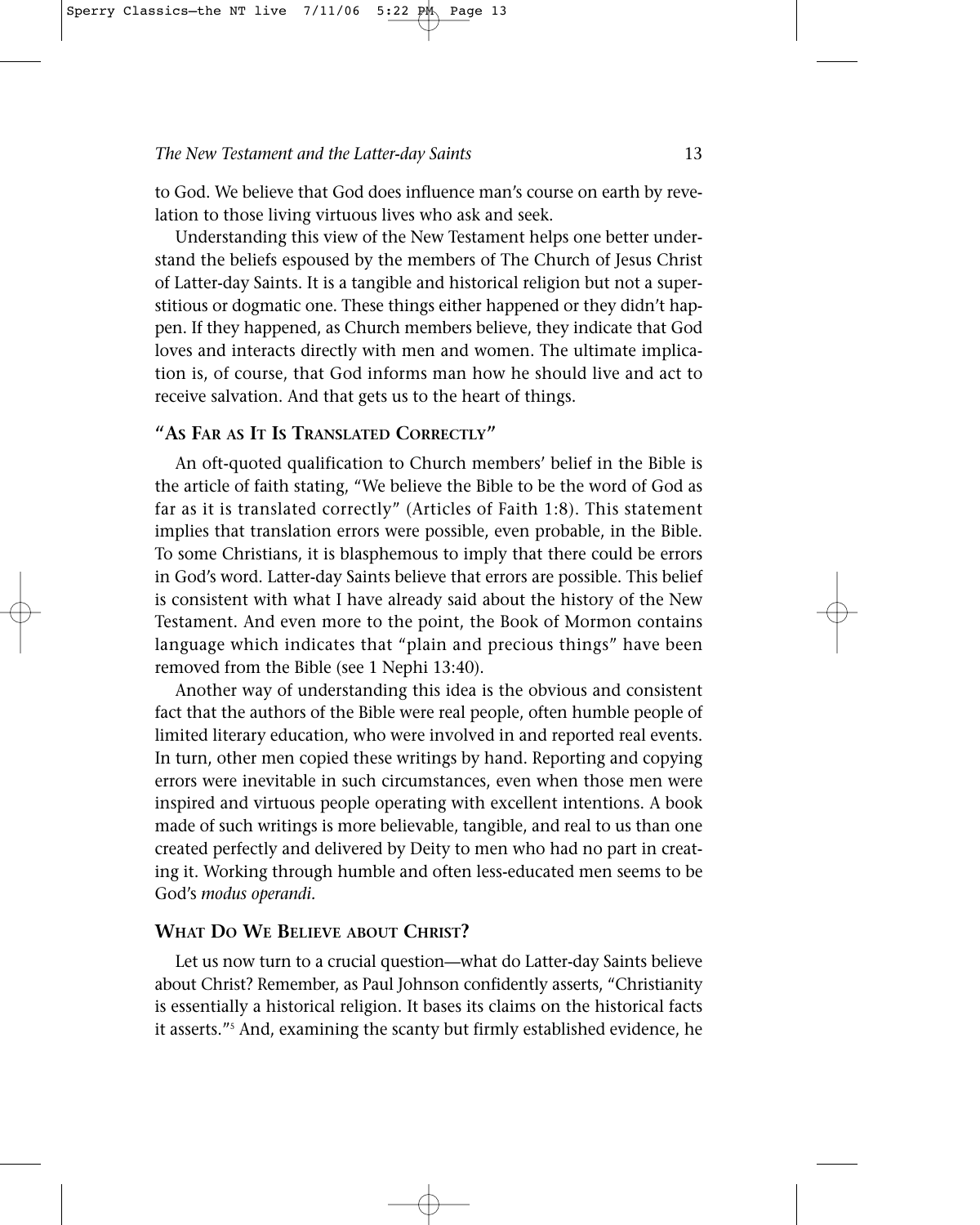concludes that "there can, at least, be absolutely no doubt about his [Christ's] historical existence."<sup>6</sup> He then reminds us of the few, but sufficient, references to Christ in well-authenticated historical documents. He includes the references to Jesus in *Antiquities* by Josephus (published about AD 93), another reference to Christ by Tacitus in his *Annals* concerning events in AD 64, and another reference to Christ by Pliny the Younger, written in AD 112. Thus firm evidence clearly establishes that a person named Jesus Christ actually lived. We believe that.

As for the authenticity of the Gospels, though it may be true—as many scholars of the New Testament assert—that these manuscripts are based originally on oral teachings which were not written until well after Paul's letters were written, we are confident that the four Gospels are based on actual writings by Matthew and John, who were Jesus' Apostles, and by Mark and Luke, disciples and missionaries of Jesus. There may also have been early source documents by unknown authors and witnesses. These Gospels are not biographical manuscripts but rather a statement of the doctrine and teachings of Christ in the context of His life and brief ministry. But these authors were eyewitnesses of many of the events described, and their writings bear marks of authority and authenticity. Although, as is true with almost all other books as old as those in the Bible, we do not have originals of the books of the New Testament. After a lifetime of studying the New Testament as a written document, eminent scholar Frederic Kenyon has concluded, "It is reassuring at the end to find that the general result of all these discoveries and all this study is to strengthen the proof of the authenticity of the Scriptures, and our conviction that we have in our hands, in substantial integrity, the veritable Word of God."<sup>7</sup>

He adds in a later publication, "The interval then between the dates of original composition and the earliest extant evidence becomes so small as to be in fact negligible, and the last foundation for any doubt that the Scriptures have come down to us substantially as they were written has now been removed. Both the *authenticity* and the *general integrity* of the books of the New Testament may be regarded as finally established."8

We believe that Kenyon was essentially correct in those conclusions. Doubt cast on the New Testament by higher criticism and the fact of not having available originals of the books is almost completely overcome for us by the strong evidence that what we have was directly descended from authentic documents and that, although mistakes, deletions, and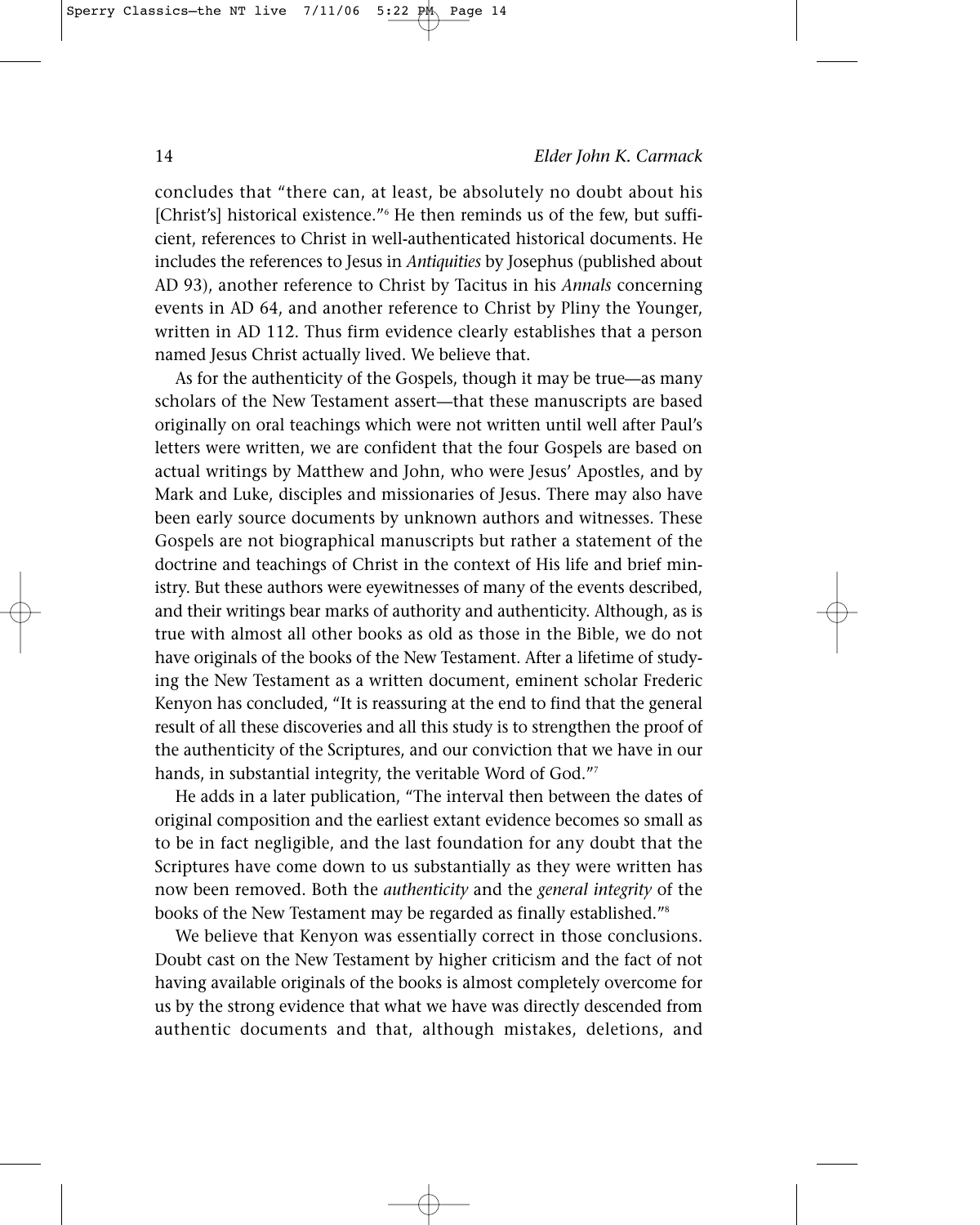insertions probably occurred in the documents by those who reproduced them by hand, they are basically what they purport to be.

We also have another authenticating witness. The Book of Mormon account of Christ's visit to America and His teachings to those living there at Christ's Crucifixion amounts to another Gospel. That the Book of Mormon account so closely parallels and confirms the substance of the New Testament account is evidence to those of us accepting the Book of Mormon, "that the holy scriptures [meaning the Bible] are true" (D&C 20:11).

Thus, the Christ a person meets in Matthew, Mark, Luke, John, Acts, and the Epistles of the New Testament is basically the Christ in whom Latter-day Saints literally believe. His teachings, His divine Sonship, His Atonement, and His Resurrection are for us established historical facts. The Prophet Joseph Smith did a thorough work, considering his limited tools, in revising the New Testament and restoring concepts lost in it so that the "key of knowledge, the fulness of the scriptures" (JST, Luke 11:52*c*) could be available to man.

One may ask, why has the Joseph Smith Translation not been made more generally available to Church members if Joseph Smith and Sidney Rigdon corrected errors and recaptured meanings therein? One answer to that excellent question is that through extensive footnotes, crossreferences, and excerpts in the appendix, most of the significant additions and corrections by Joseph Smith are now available using the 1979 edition of the King James Version of the Holy Bible published by The Church of Jesus Christ of Latter-day Saints. With the cross-referencing, footnoting, and other integrating of the Bible, the Book of Mormon, the Doctrine and Covenants, and the Pearl of Great Price, the Church has made available to diligent students a coherent fulness of the standard works.

Christ is revealed in those four standard works in great detail, especially in regard to His teachings and divine mission. What Latter-day Saints believe about Christ is found therein. More scriptural explanations and references are available to the careful student than have ever before been available to mankind. As an example of this enhanced availability, a quick look at the Topical Guide included in the Church's 1979 publication will reveal many pages of scriptural references to Christ from a number of different conceptual bases.

In addition to personal revelation through the Holy Ghost, the real key to understanding Christ is in studying Him in the New Testament and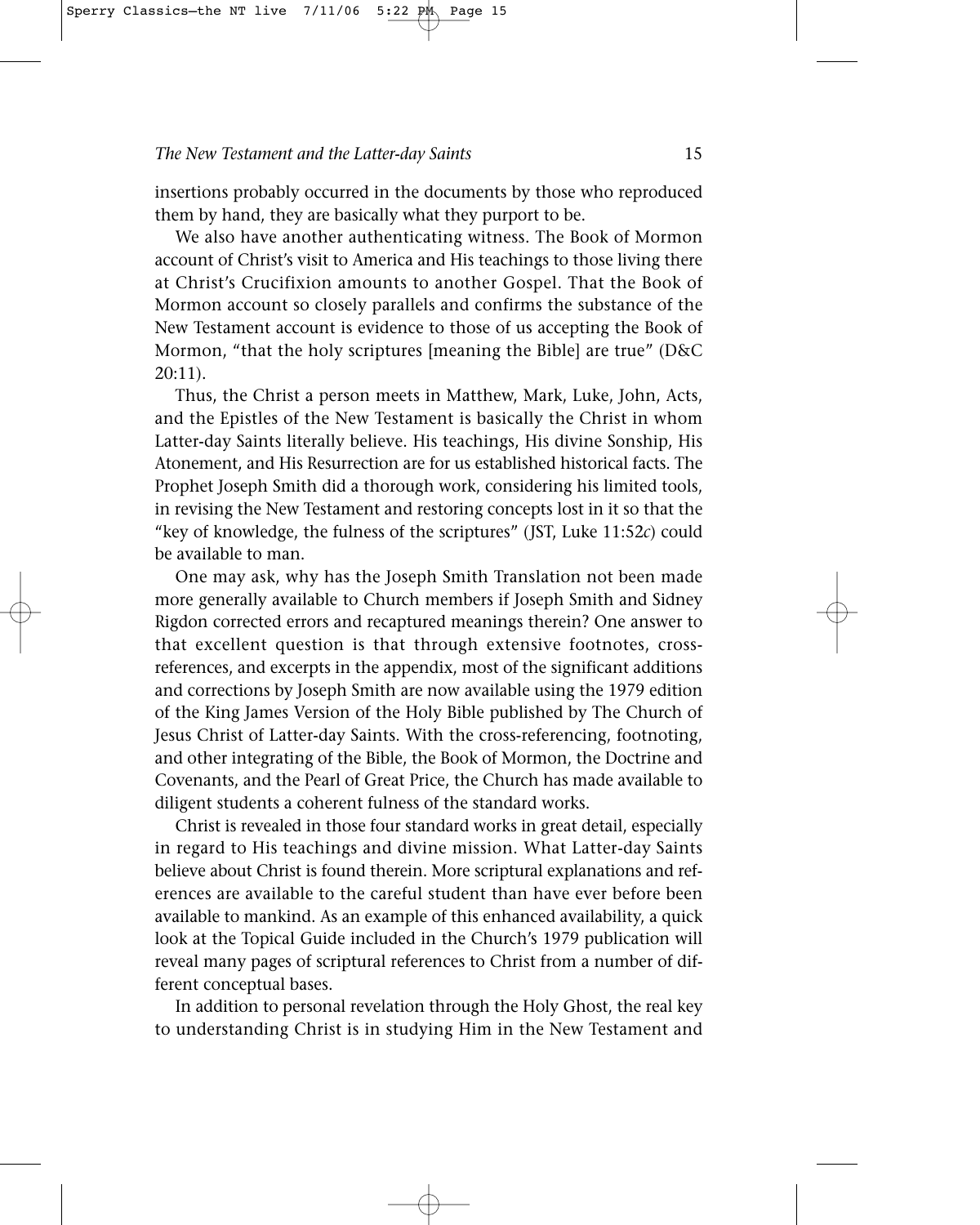then expanding that knowledge by adding what inspired men have known of Him in the Old Testament, the Pearl of Great Price, the Book of Mormon, and the Doctrine and Covenants. Thus, for example, Jacob of the Book of Mormon, writing in about 500 BC, explained that he wrote "for this intent . . . that they may know that we knew of Christ, and we had a hope of his glory many hundred years before his coming; and not only we ourselves had a hope of his glory, but also all the holy prophets which were before us" (Jacob 4:4). This adds a breathtaking dimension to our knowledge of Christ totally unknown to those bereft of the additional books of scriptures available to us.

So not only do we have a strong belief in the Christ of the New Testament, but we have a much expanded global and dispensational view of Christ through "the fulness of the scriptures." Our view is not that of the fundamentalist that sees the New Testament as the *only* source of knowledge of Christ and as a *perfect* document from God. It does not bother us to find, for example, varying accounts of Christ's visit to Paul on the road to Damascus (see Acts 9:7; 22:9). We expect that there will be a need for further reconciliation, expansion, and even correction of these New Testament documents precisely because they are real, historic writings. This does not in any way diminish their inspired nature. God continually reveals His will to man, and therefore we have an expanding, ever-increasing body of revelation rather than a closed, sterile, or perfect canon. The expanding body of revelation, however, does not change fundamental verities.

# **WHAT USE DID JOSEPH SMITH MAKE OF THE NEW TESTAMENT?**

For his part, Joseph Smith made constant use of the New Testament. Not only was he inspired at an early age by a passage of the New Testament found in James 1:5–6 to seek inspiration from God, but the role of the New Testament in Joseph's life continued and expanded. His lengthy sermons to the Saints during the zenith of his prophetic career in Nauvoo were peppered with New Testament passages. His mastery of the scriptures was phenomenal. Our understanding is that Joseph almost always spoke extemporaneously without notes, writing few if any talks for delivery to the Church. On one occasion he was working on a rare prepared talk with his scribe Robert B. Thompson. Thompson subsequently read the talk Joseph dictated in general conference on October 5, 1840. The subject of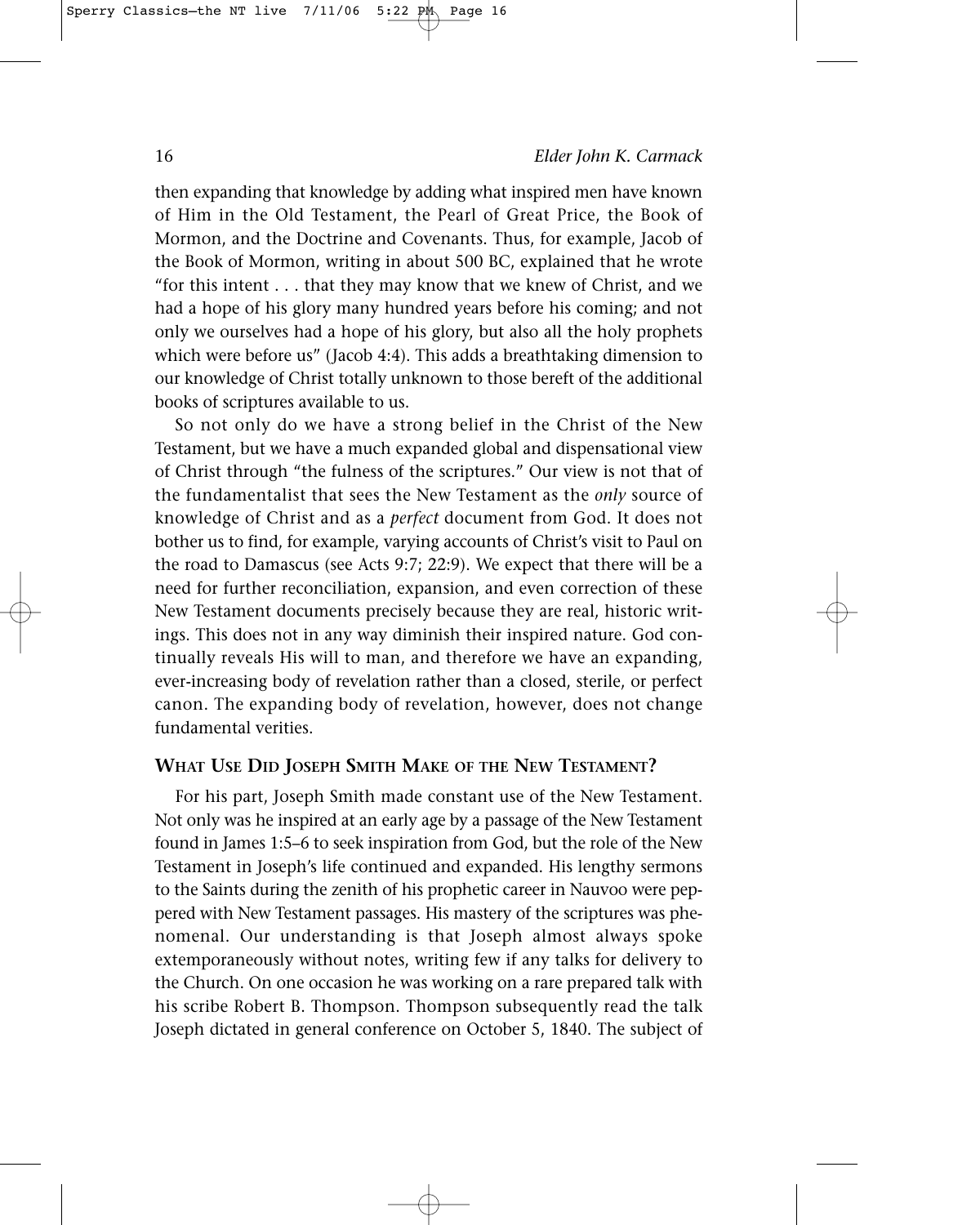that address was "Treatise on Priesthood." This description of the process of preparation by Howard Coray, one of Joseph's clerks, is interesting.

One morning, I went as usual, into the Office to go to work: I found Joseph sitting on one side of a table and Robert B. Thompson on the opposite side, and the understanding I got was that they were examining or hunting in the manuscript of the new translation of the Bible for something on Priesthood, which Joseph wished to present, or have read to the people the next Conference: Well, they could not find what they wanted and Joseph said to Thompson "put the manuscript [to] one side, and take some paper and I will tell you what to write." Bro. Thompson took some foolscap paper that was at his elbow and made himself ready for the business. I was seated probably 6 or 8 feet on Joseph's left side, so that I could look almost squarely into Joseph's left eye—I mean the side of his eye. Well, the Spirit of God descended upon him, and a measure of it upon me, insomuch that I could fully realize that God, or the Holy Ghost, was talking through him. I never, neither before or since, have felt as I did on that occasion. I felt so small and humble I could have freely kissed his feet.<sup>9</sup>

On that occasion, although he had no Bible at hand, Joseph accurately cited and dictated fourteen scriptural passages. Only twice did he not remember the chapter and verse of a passage but quoted it accurately anyway.10 Joseph Smith summed up his own view of the Bible as follows: "I believe the Bible as it read when it came from the pen of the original writers. Ignorant translators, careless transcribers, or designing and corrupt priests have committed many errors."<sup>11</sup>

## **CENTRAL IDEAS AND DOCTRINES AND THE NEW TESTAMENT**

As implied in the introduction, some ideas are more important than others. Some are central to the guidance of man into a righteous life, and some are on the periphery. Christ's teachings are without any question central to the gospel in all ages and that is true for the era of restoration commenced through Joseph Smith. Elder Bruce R. McConkie summarized his thoughts on the subject as follows: "Nothing in the entire plan of salvation compares in any way in importance with that most transcendent of all events, the atoning sacrifice of our Lord. It is the most important single thing that has ever occurred in the entire history of created things;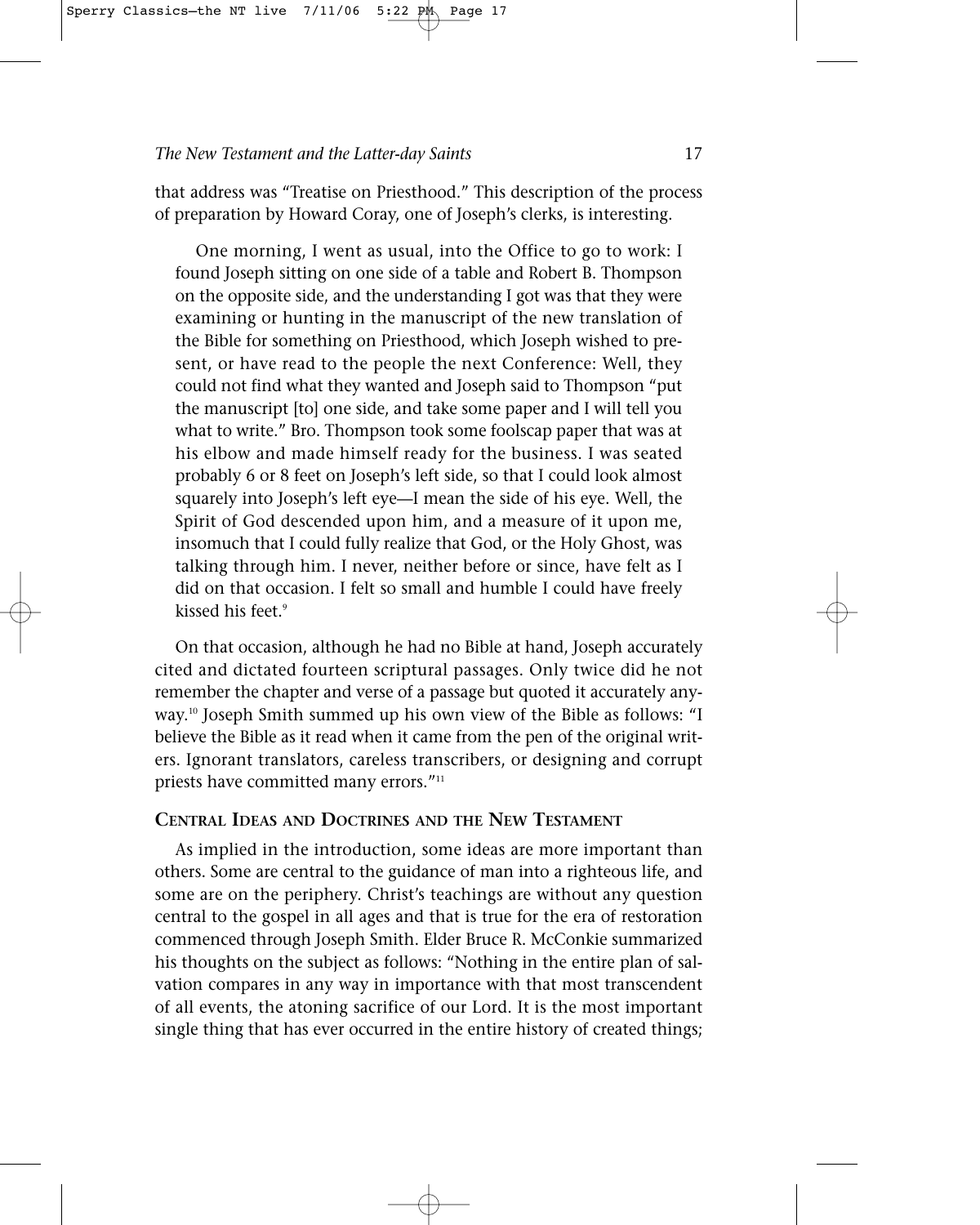it is the rock foundation upon which the gospel and all other things rest. Indeed, all 'things which pertain to our religion are only appendages to it.'"12

To return to an introductory idea, we do not subscribe to the notion that man is a purely physical animal, evolving slowly upward to a higher form so that the latest generation of men and women is higher in ability and intelligence than were men living in earlier eras. Our view of man as an intelligent and knowledgeable being is dispensational. At times the truths of the gospel are more generally available with greater intensity among men than at other times. In other words, the availability of gospel light fades and flickers to dimmer brightness at times and then is reestablished and grows brighter again.

We believe that men, as Richard Weaver observed, constantly need to "return to center" and thus recapture days in which truth is held in high value and when men are driven more nearly by ideas that properly position them vis-à-vis God. Weaver sees that "there is a center of things, and . . . every feature of modern disintegration is a flight from this [center of things] toward periphery."13 Of course, our notion and Weaver's is the ancient and much maligned one that there are eternal verities that can be lost by concentrating on peripheral things and by too much specialization and fragmentation. For us there is a center of things as revealed in the New Testament, and that center is Christ. Knowledge of Christ is also discovered anew and expanded in the restoration of His gospel through Joseph Smith.

# **BOOK OF MORMON EMPHASIS BRINGS US TO CENTER**

In my view, the reason President Benson and President Hinckley have emphasized again and again a return to the Book of Mormon is that the book is the restorational vehicle for the return to center accomplished by reestablishing, in a document not changed by time and interpretation, the primacy of the New Testament Christ. Thus the Book of Mormon brings us back to the center of things once again. When we drift toward the periphery, we leave the center and are in danger of wandering in treacherous byways. The prophet Mormon aptly taught in the Book of Mormon: "This [meaning the Book of Mormon] is written for the intent that ye may believe that [meaning the Bible]; and if ye believe that ye will believe this also" (Mormon 7:9). Had there been no drift from the central doctrines of the New Testament, there would have been no need for the Book of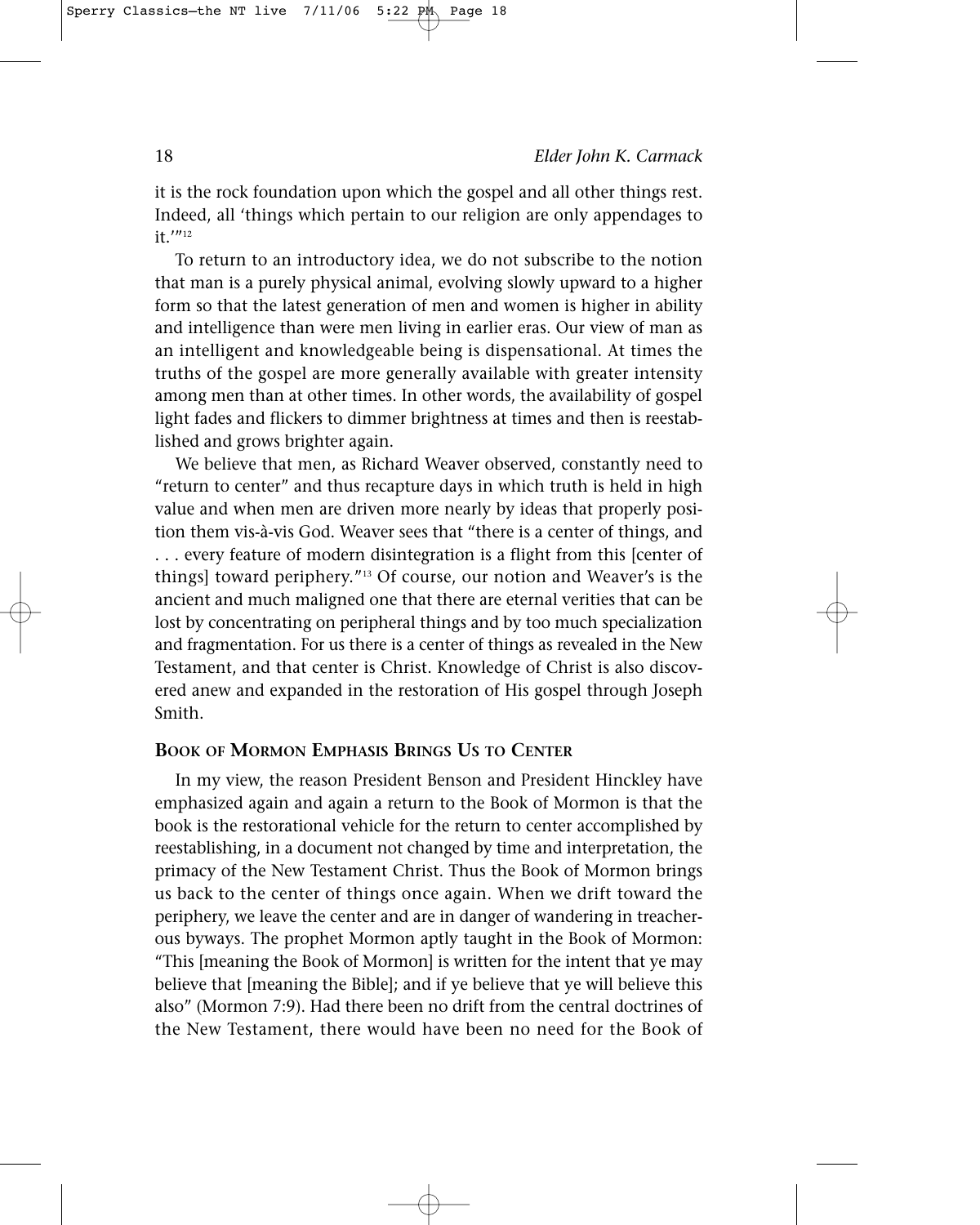Mormon to bring us back to the basics. But there was clearly a fateful flight from the solid central doctrines needed by man.

The consequence of leaving the center is spiritual wandering. Man drifts easily from the central truth that he is a divine son of God to the variant view that man is just another beast wandering on earth in a society in which child abuse, selfishness and war, unbridled sexual pleasure without family responsibility, immorality of all kinds, egotism, lack of interest in one's daily work, and pride exist. The Book of Mormon teaches that if such a drift downward by mankind is unchecked, civilization will eventually decline and be destroyed by hatred, bloodshed, and war. We seem to be teetering on the edge. Only a return to the center of things, as taught in the New Testament and authenticated by the Book of Mormon, can save this generation.

As pessimistic as it may sound, that is our view of the state of civilization in an era in which men leave the New Testament Christ and the eternal verities of the center to man's uninspired and vain philosophies that exist on the periphery. Secularism, founded on the ideas of men that scoff at God and His teachings, has had its day, and such philosophies clearly lack the ability to ennoble, inspire, and exalt men. When God and His dealings with man are thoroughly debunked, what takes the place of that core concept in men's lives? What inspires men to do well and serve each other?

#### **A WORD ABOUT THE NEW TESTAMENT AND THE CONSTITUTION**

Actually, the New Testament influence is more pervasive in our lives than we will ever know. Its teachings have deeply influenced the lives of countless great men and women and shaped institutions. As an example of this influence, although it is beyond the scope of these remarks to undertake a detailed analysis of the underlying concepts of the United States Constitution and trace them to the New Testament, I want to say a word or two about the Constitution because I wrote this in the bicentennial year for that noble document. What I say should be looked at more as an intuition of a situation (to borrow a phrase from Weaver) than a careful analysis.

In general, those most responsible for drafting the Constitution were men schooled in theology and religion in the colleges and churches of their day. In both church and school, the New Testament was always a primary text. Thus, since the men who wrote the Constitution were schooled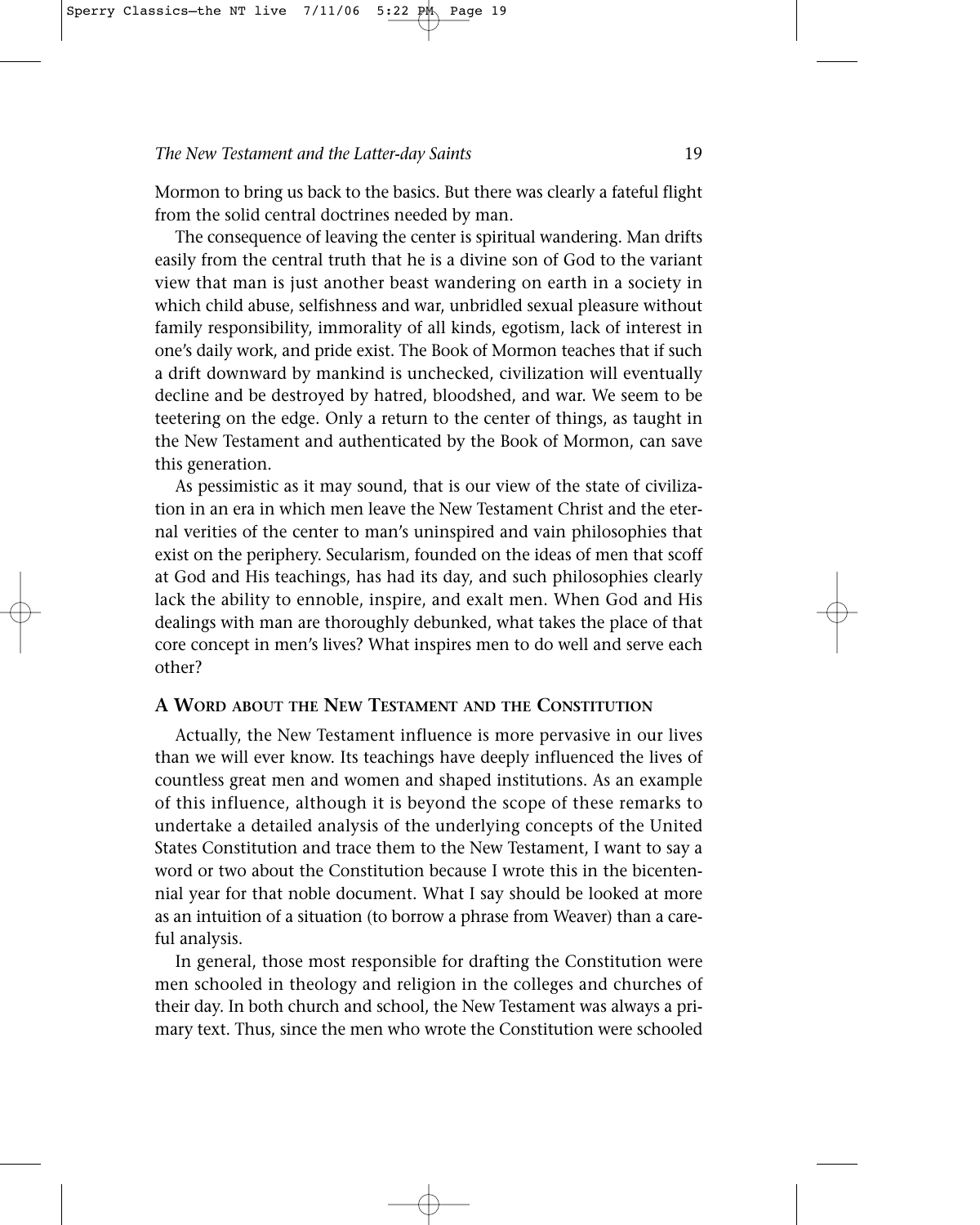in the scriptures, the influence was undoubtedly there. For example, James Madison of Virginia, who is often called the father of the Constitution, was a brilliant, well-educated man who began his schooling under a Christian minister and completed it with a college education heavily influenced by the Christian religion. He, with contributions from many (and notably James Wilson of Pennsylvania), was the man most responsible for the final form of our Constitution. The preparation of Madison for this historic task seems to have revolved around religion and political theory, the primary educational interests of many of our founding fathers.

My intuition of the situation is that New Testament principles were well known to all of the delegates of the Constitutional Convention and had a profound influence on what they thought and wrote, irrespective of their religious persuasion. In addition, of course, they had available almost all of the writings of the day on the theories of government and politics.

These men accomplished a miracle. In the concluding paragraph of *The Federalist*—a series of eighty-five essays defending the Constitution that were published to assist the ratification of that document by authors Alexander Hamilton, James Madison, and John Jay—Hamilton wrote: "The establishment of a Constitution, in time of profound peace, by the voluntary consent of a whole people, is a prodigy to the completion of which I look forward with trembling anxiety."14 These participants sensed the greatness of the achievement of which they were a part. Washington wrote to Lafayette these words about the completion of the Constitution: "It appears to me, then, little short of a miracle, that the Delegates from so many different states . . . in their manner, circumstances, and prejudices, should write in forming a system of national Government, so little liable to well founded objections."<sup>15</sup>

The underlying principles of the Constitution are not the creation of our founders. Those principles always existed and are eternal. The miracle is that these fifty-five men were able to come together that hot, muggy summer and agree on a Constitution establishing a form of government incorporating those principles and then persuade the states to adopt the Constitution. I will touch on an example or two illustrating the influence of the New Testament on what these men agreed to.<sup>16</sup> The Lord made it clear by revelation to Joseph Smith that the Constitution was inspired of God (see D&C 98:5–7; 101:77–78; 109:54)—that it was based on principles which were not new but which had their source in God. Many of those principles can be found in the New Testament.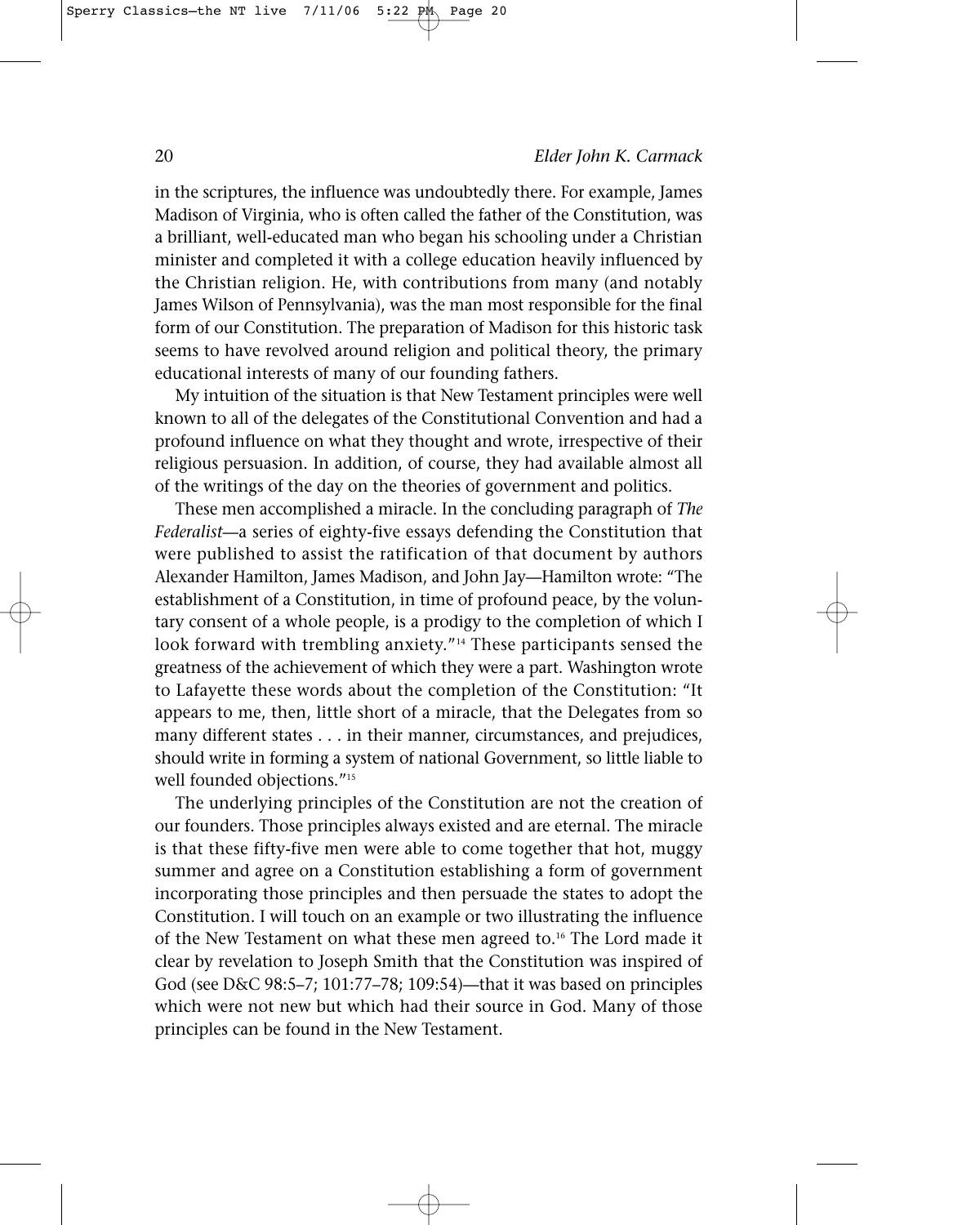First, the New Testament teaches that men are children of God and are thus heirs of His attributes and destiny (see John 10:34–36; 1 John 3:1–3; Revelation 3:21). This noble and far-reaching view of man can be seen everywhere in the Constitution. Its very idea is that men have the intelligence to participate in the process of governing themselves. As observed in essay forty-nine of *The Federalist,* "The people are the only legitimate fountain of power, and it is from them that the constitutional charter . . . is derived."17

Second, the New Testament also teaches the reality of evil and the temptations of selfishness, power, and greed that men face in striving to govern themselves (see Matthew 4:1–10). Thus the Constitution incorporates a system of checks and balances on those elected or appointed to positions of power in recognition of man's natural tendencies. Further, and also in point, the powers granted by the people to those governing were carefully limited in scope. Again, as an illustration that this point had not escaped the Founding Fathers, we read the following in *The Federalist:* "Men, upon too many occasions, do not give their own understandings fair play: but, yielding to some untoward bias, they entangle themselves in words and confound themselves in subtleties."18

Third, in the New Testament, we find an account of Christian converts defying the corrupt and well-established religious order in Israel, seizing the inherent right to preach and proclaim the gospel, speaking freely of their faith, even though that faith was built on a set of religious principles despised and misunderstood by those in power. The ideas of Gamaliel, Paul's teacher and a member of the Sanhedrin, are interesting and seem almost to be from the colonial America era. He advised his fellow council members in these words: "Refrain from these men, and let them alone: for if this counsel or this work be of men, it will come to nought: But if it be of God, ye cannot overthrow it; lest haply ye be found even to fight against God" (Acts 5:38–39). This kind of thinking also found its way into the Constitution. The first ten amendments to the Constitution, adopted almost as a part of the original Constitution and called as a block "The Bill of Rights," begin with the well-known guarantees of freedom of speech, the right to a free press, and not only freedom of religion, but the guarantee against a state-established religion. The New Testament ideas in favor of religious freedom are therefore clearly incorporated in the Constitution.

My intuition of the situation is that the New Testament had both a direct and indirect influence on the men who drafted the United States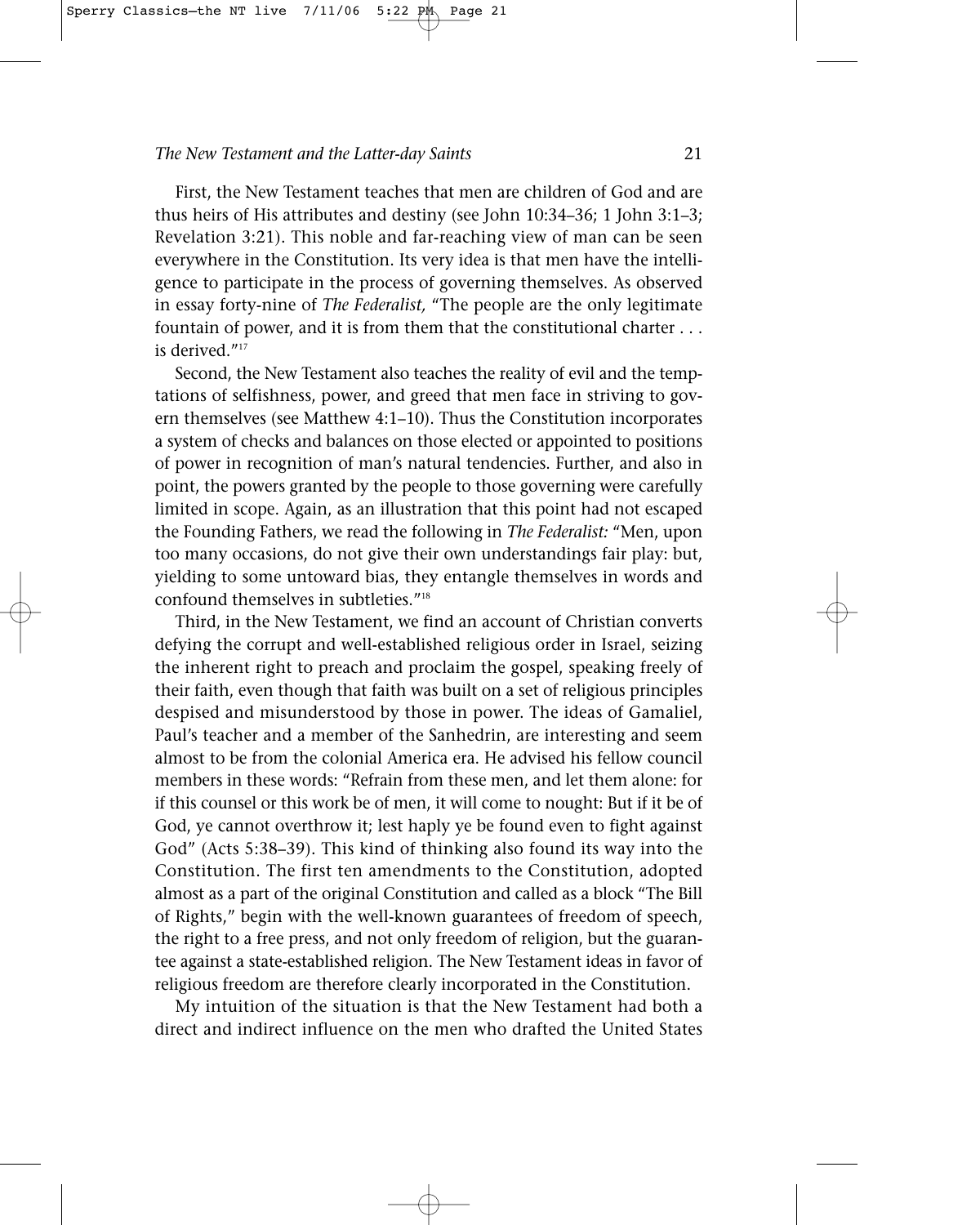Constitution and that it influenced the form of government established by that document. The underlying principles of the Constitution were from a place near the center of things. That such basic principles were involved seemed to be recognized by Hamilton when he observed: "In disquisitions of every kind, there are certain primary truths, or first principles, upon which all subsequent reasonings must depend. These contain an internal evidence which, antecedent to all reflection or combination, commands the assent of the mind. Where it produces not this effect, it must proceed either from some defect or disorder in the organs of perception, or from the influence of some strong interest, or passion, or prejudice."19

In this quotation we find evidence that a clear thinker has noticed man's tendency to leave the center and move to the periphery unless brought back to basic ideas or truths. The New Testament, especially as restored to its center place through the Book of Mormon, brings us back home to that center. Perhaps, as Weaver observed: "It has been well said that the chief trouble with the contemporary generation is that it has not read the minutes of the last meeting."20 Maybe those minutes of the last meeting are in the New Testament.

It is not enough, however, to have a great Constitution. As people drift into the periphery and lose sight of the center of things, we are in danger of losing the moral force and righteousness necessary to retain the benefits of our government created by that inspired and excellent document. The more we recede from the inspired precepts of the New Testament, the more danger there is that we shall lose what we have so long enjoyed. As the New Testament teaches, we are children of a loving God and are capable of growth and development beyond our wildest imagination if we do not lose the way and drift away from our spiritual roots in Christ.

# **OUR ACCEPTANCE OF THE WHOLE NEW TESTAMENT**

In conclusion, it is important to add that our acceptance of the New Testament includes all parts of it, insofar as correctly translated. We accept and follow the principles of Christ found in the four Gospels; Acts; Paul's epistles; the epistles of Peter, James, John, Jude; the book of Hebrews; and the book of Revelation. We don't apologize for or ignore James's appeal for good works or Paul's emphasis on grace. There is a unity and a harmony in the view of the Latter-day Saints concerning the New Testament.

Our Church's early history places us in a position to understand and empathize with the early Christian Saints. As they experienced, we believe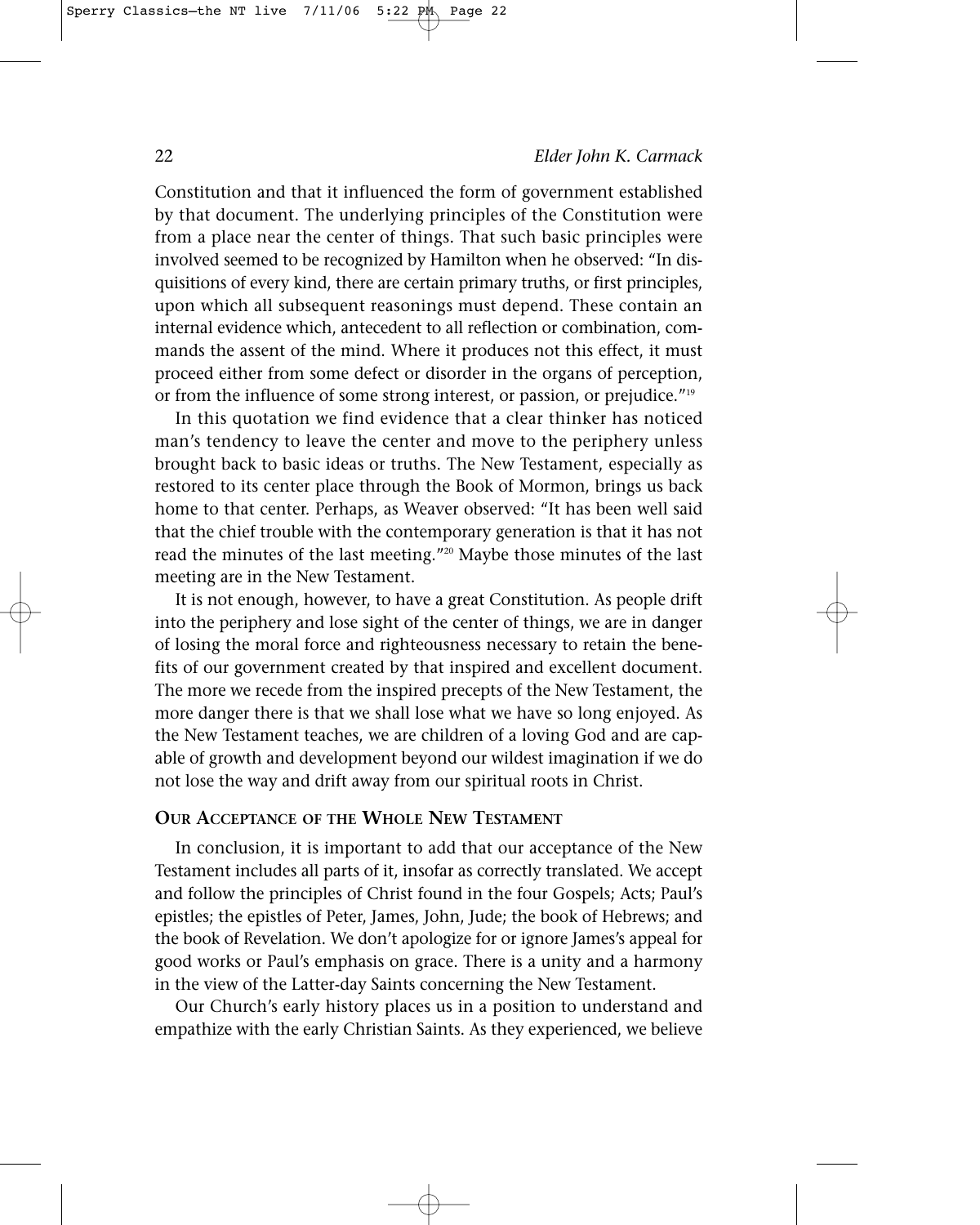that angels played a part in the restoration of the gospel in the nineteenth century, and we also had a seminal founding person who experienced extreme persecution and martyrdom. We have the leadership of Apostles, the unprecedented program of missionaries who have experienced and continue to experience hardships and persecution, and a form of Church government similar to that of the New Testament Church. The doctrine of the Church also conforms closely to that found in the earlier Church. Temple worship and ordinances have played a major role in both societies.

#### **SUMMARY**

First, the New Testament is historical and real to The Church of Jesus Christ of Latter-day Saints. We believe it to be basically accurate, fairly complete, and in the greater measure true.

Second, we have extensively supplemented it and have reestablished its authority with the Book of Mormon: Another Testament of Jesus Christ. With the help of that book, modern inspiration and revelation, and with careful scholarship, we have a fulness of the scriptures not known to others which sheds great light on the New Testament and illuminates its doctrines and teachings.

Third, the New Testament was a central and guiding document in the ministry of Joseph Smith.

Fourth, moving away from the central theme of Christ and His doctrine, including His Atonement, Resurrection, baptism, and so forth, is a dangerous move to the periphery of ideas leaving society bankrupt of those special truths which can save and preserve mankind.

Fifth, the New Testament has had a more pervasive influence upon men and institutions than we can ever discover. One example of an important document influenced by it is the United States Constitution.

Finally, we accept, use, and love all of the New Testament. It plays a central role in the gospel plan.

My personal witness is that the New Testament is basically historically authentic. I have always loved the New Testament. It has the ring of truth, is not only profitable for instruction but binding as canonized scripture, and it establishes the basic doctrines of the gospel of Jesus Christ in beauty and power. Through the inspiration of the Holy Ghost, I have had experiences that entitle and obligate me to bear a special witness, not only of the New Testament but of the Lord and Savior who is revealed in it. I do so